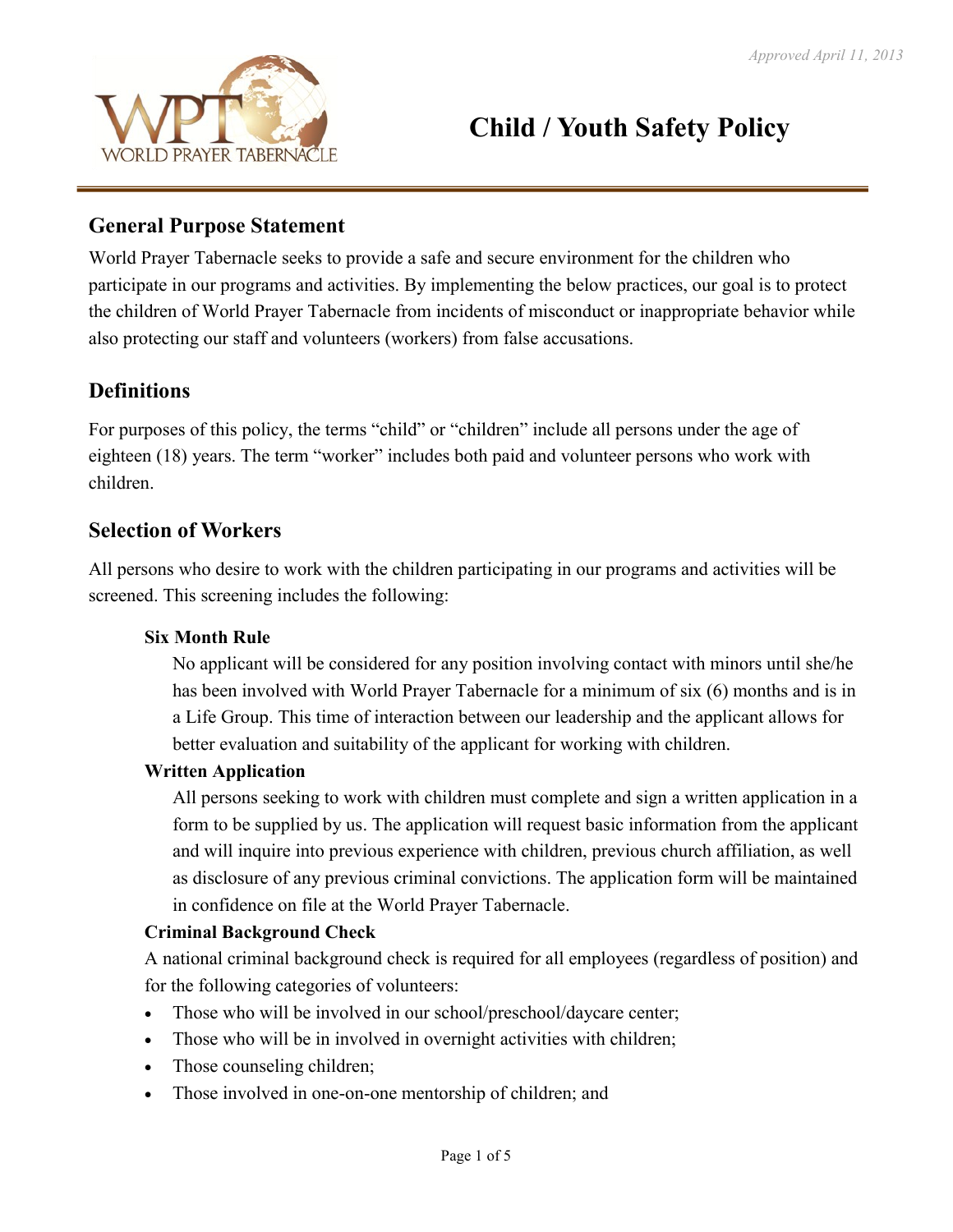• Those having occasional one-on-one contact with children (such as, church sponsored athletic team coaches and vehicle drivers).

Before a background check is run, prospective workers will be asked to sign an authorization form allowing World Prayer Tabernacle to run the check. If an individual declines to sign the authorization form, he/she will be unable to work with children.

What constitutes a disqualifying offense that will keep an individual from working with children will be determined by the Children's Church Pastor and the Senior Pastor on a case-by-case basis in light of all the surrounding circumstances. Generally, convictions for an offense involving children and/or for offenses involving violence, dishonesty, illegal substances, indecency and any conduct contrary to our mission will preclude someone from being permitted to work with children. Failure to disclose a criminal conviction on the application form will also be a disqualifying event. The background check authorization form and results will be maintained in confidence on file at the World Prayer Tabernacle.

# **Two Adult Rule**

It is our goal that a minimum of two unrelated adult workers will be in attendance at all times when children are being supervised during our programs and activities. Some youth classes may have only one adult teacher in attendance during the class session; in these instances, doors to the classroom should remain open and there should be no fewer than three students with the adult teacher. We do not allow minors to be alone with one adult on our premises or in any sponsored activity unless in a counseling situation.

## **Responding to Allegations of Child Abuse**

For purposes of this policy, "child abuse" is any action (or lack of action) that endangers or harms a child's physical, psychological or emotional health and development. Child abuse occurs in different ways and includes the following:

- **Physical abuse** any physical injury to a child that is not accidental, such as beating,
- shaking, burns, and biting.
- **Emotional abuse** emotional injury when the child is not nurtured or provided with love and security, such as an environment of constant criticism, belittling and persistent teasing.
- **Sexual abuse** any sexual activity between a child and an adult or between a child and another child at least four years older than the victim, including activities such as fondling, exhibitionism, intercourse, incest, and pornography.
- **Neglect** depriving a child of his or her essential needs, such as adequate food, water, shelter, and medical care.

Childcare workers may have the opportunity to become aware of abuse or neglect of the children under our care. In the event that an individual involved in the care of children at World Prayer Tabernacle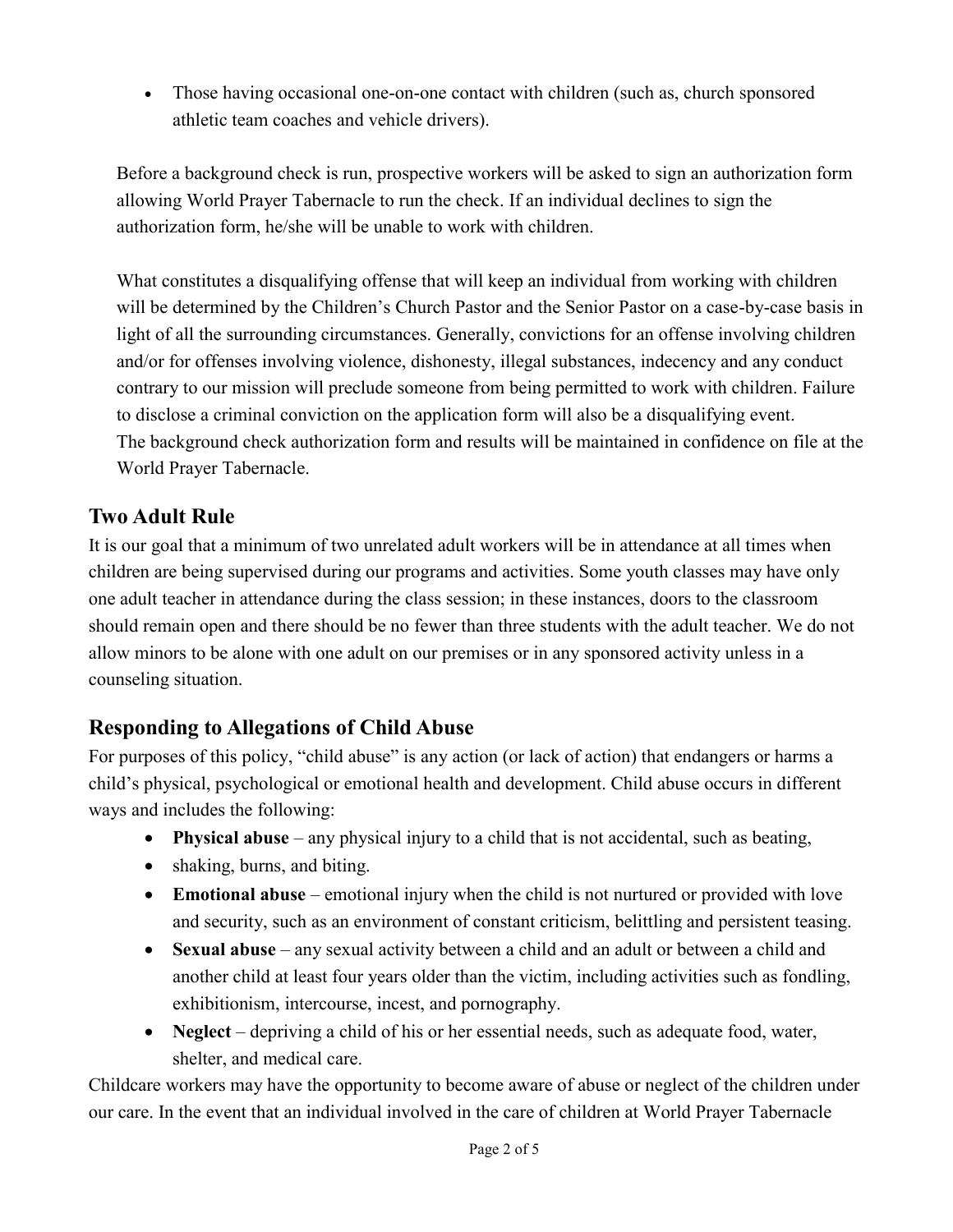becomes aware of suspected abuse or neglect of a child under his/her care, this should be reported immediately to the Senior Pastor for further action including reporting to authorities as may be mandated by state law.

In the event that an incident of abuse or neglect is alleged to have occurred at World Prayer Tabernacle or during our sponsored programs or activities, the following procedure shall be followed:

- 1. The parent or guardian of the child will be notified.
- 2. The worker alleged to be the perpetrator of the abuse or misconduct will immediately be placed on leave from working with children pending an investigation and instructed to remain away from the premises during the investigation.
- 3. Civil authorities will be notified, and World Prayer Tabernacle will comply with the state's requirements regarding mandatory reporting of abuse as the law then exists. The World Prayer Tabernacle will fully cooperate with the investigation of the incident by civil authorities.
- 4. Our insurance company will be notified, and we will complete an incident report. Any documents received relating to the incident and/or allegations will immediately be forwarded to the insurance company.
- 5. The Senior Pastor will be our spokesperson to the media concerning incidents of abuse or neglect, unless he or she is alleged to be involved. We will seek the advice of legal counsel before responding to media inquiries or releasing information to the congregation. All other representatives of the church should refrain from speaking to the media.
- 6. A pastoral visit will be arranged for those who desire it.

Any person who is not found innocent of the alleged abuse or misconduct will be removed from their position working with children or youth.

## **Open Door Policy**

Classroom doors should remain open unless there is a window in the door or a side window beside it. Doors should never be locked while persons are inside the room.

## **Teenage Workers**

We recognize that there may be times when it is necessary or desirable for babysitters (paid or volunteer) who are themselves under age 18 to assist in caring for children during programs or activities. The following guidelines apply to teenage workers:

- Must be at least age 14
- Must be screened as specified above.
- Must be under the supervision of an adult and must never be left alone with children.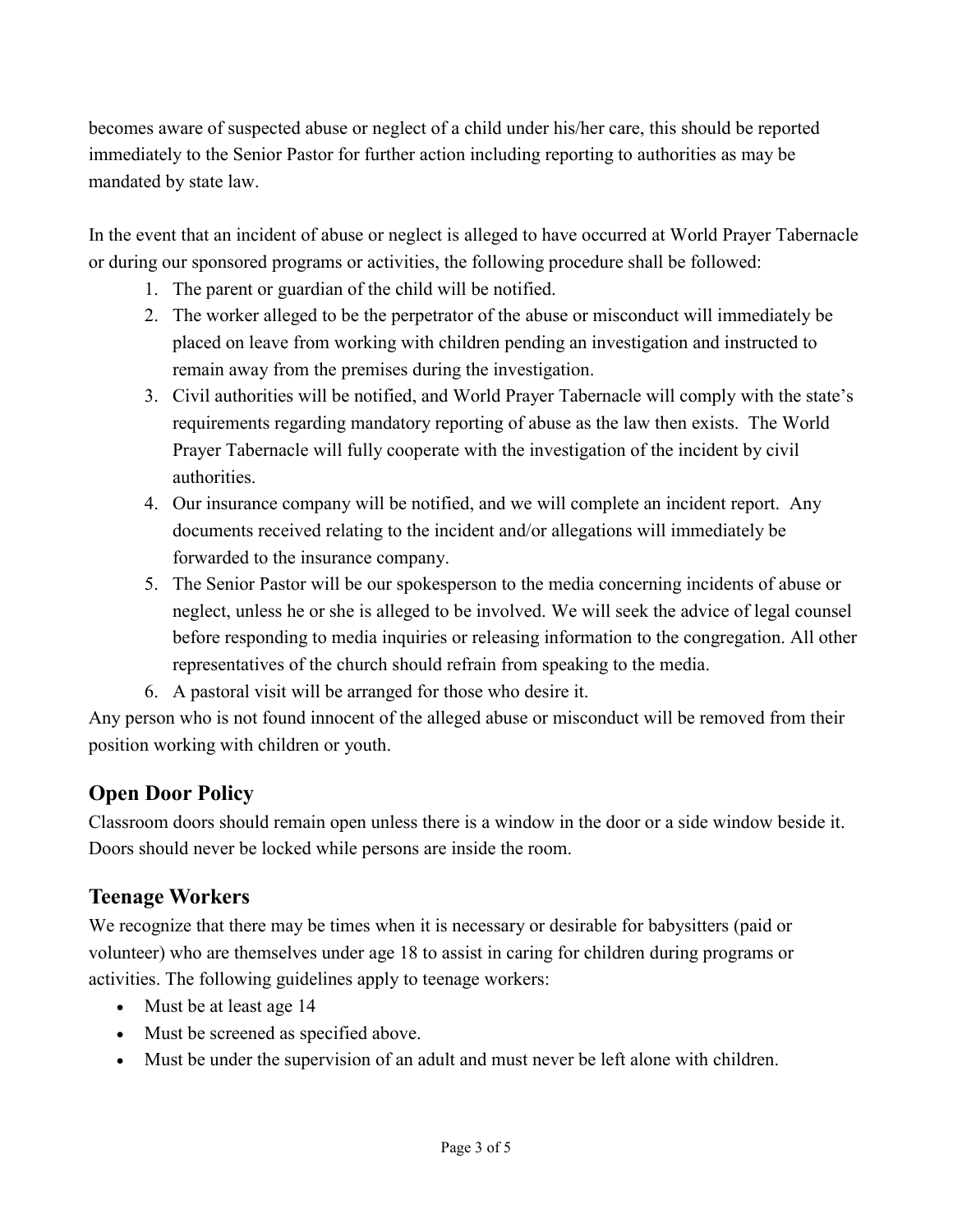# **Check-in/Check-out Procedure**

For children below third grade, a security check-in/check-out procedure will be followed. The child will be signed in by a parent or guardian, who will receive a "child check" for the child similar to a claim check. The parent or guardian must present the "child check" in order to sign out the child from our care. In the event that a parent or guardian is unable to present the "child check," the Children's Church Pastor will be contacted. The Children's Church Pastor will be responsible for releasing the child to the care of a parent or guardian after discussing the surrounding circumstances with the parent or guardian.

# **Sick Child Policy**

It is our desire to provide a healthy and safe environment for all of the children at World Prayer Tabernacle. Parents are encouraged to be considerate of other children when deciding whether to place a child under our care. In general, children with the following symptoms should NOT be dropped off:

- Fever, diarrhea, or vomiting within the last 48 hours
- Green or yellow runny nose
- Eye or skin infections
- Other symptoms of communicable or infectious disease

Children who are observed by our workers to be ill will be separated from other children and the parent or guardian will be contacted to request that the child be picked up.

## **Medications Policy**

It is the policy of World Prayer Tabernacle not to administer either prescription or non-prescription medications to the children under our care. Medications should be administered by a parent at home. Parents are reminded of our sick child policy.

Exceptions to the medications policy may be granted to parents of children with potentially lifethreatening conditions (such as asthma or severe allergic reactions). Parents of such children should address their situation in writing with the Children's Church Pastor to develop a plan of action.

# **Discipline Policy**

It is the policy of World Prayer Tabernacle not to administer corporal punishment, even if parents have suggested or given permission for it. There should be no spanking, grabbing, hitting, or other physical discipline of children. Workers should consult with the Children's Church Pastor if assistance is needed with disciplinary issues.

#### **Restroom Guidelines**

Children five years of age and younger should use a classroom bathroom if one is available. If a classroom bathroom is not available, workers should escort a group of children to the hallway bathroom. They should always go in a group, never taking a child to the bathroom alone. The workers